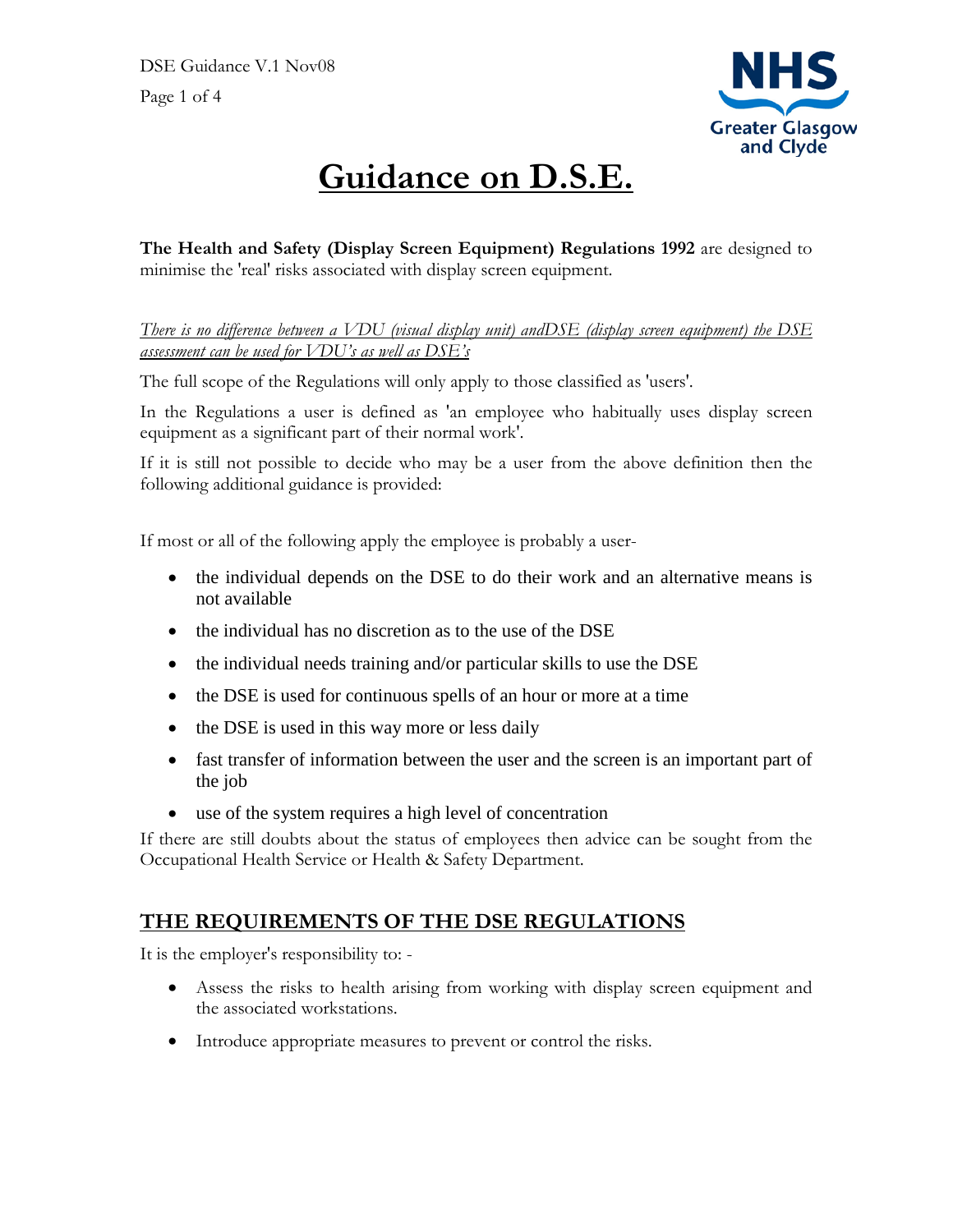

- Plan the activities of users at work so that their daily work on display screen equipment is periodically interrupted by such breaks or changes in activity as reduce their workload at that equipment.
- Ensure that eye and eyesight tests are available to users and employees about to become users at their request. The provision of basic corrective appliances must also be available if deemed necessary by an ophthalmic optician or optometrist.
- Provide adequate information and health and safety training in the use of any workstation upon which an employee may be required to work.

#### **WHEN TO CARRY OUT A DSE ASSESSMENT**

- A new computer is installed in the department.
- A new employee starts in the department and is required to use a workstation extensively.
- Any physical change is made to any of the current workstation within the department.
- An incident occurs, ill health results from DSE work.

#### **MANAGERS RESPONSIBILITY**

- List all workstations and Users.
- Assess all workstations with their users
- Action plan for deficiencies: equipment, space, work patterns
- Inform users: guidelines for setting workstation, need to take breaks, right to free eye tests annually
- Review assessment annually and whenever a problem is reported.

#### **USER RESPONSIBILITY**

- Inform manager of any problem with DSE work
- Co-operate fully with assessor when carrying out DSE assessment
- Give full and accurate information when completing DSE assessment
- Follow guidance on DSE so as not to put themselves at risk from DSE work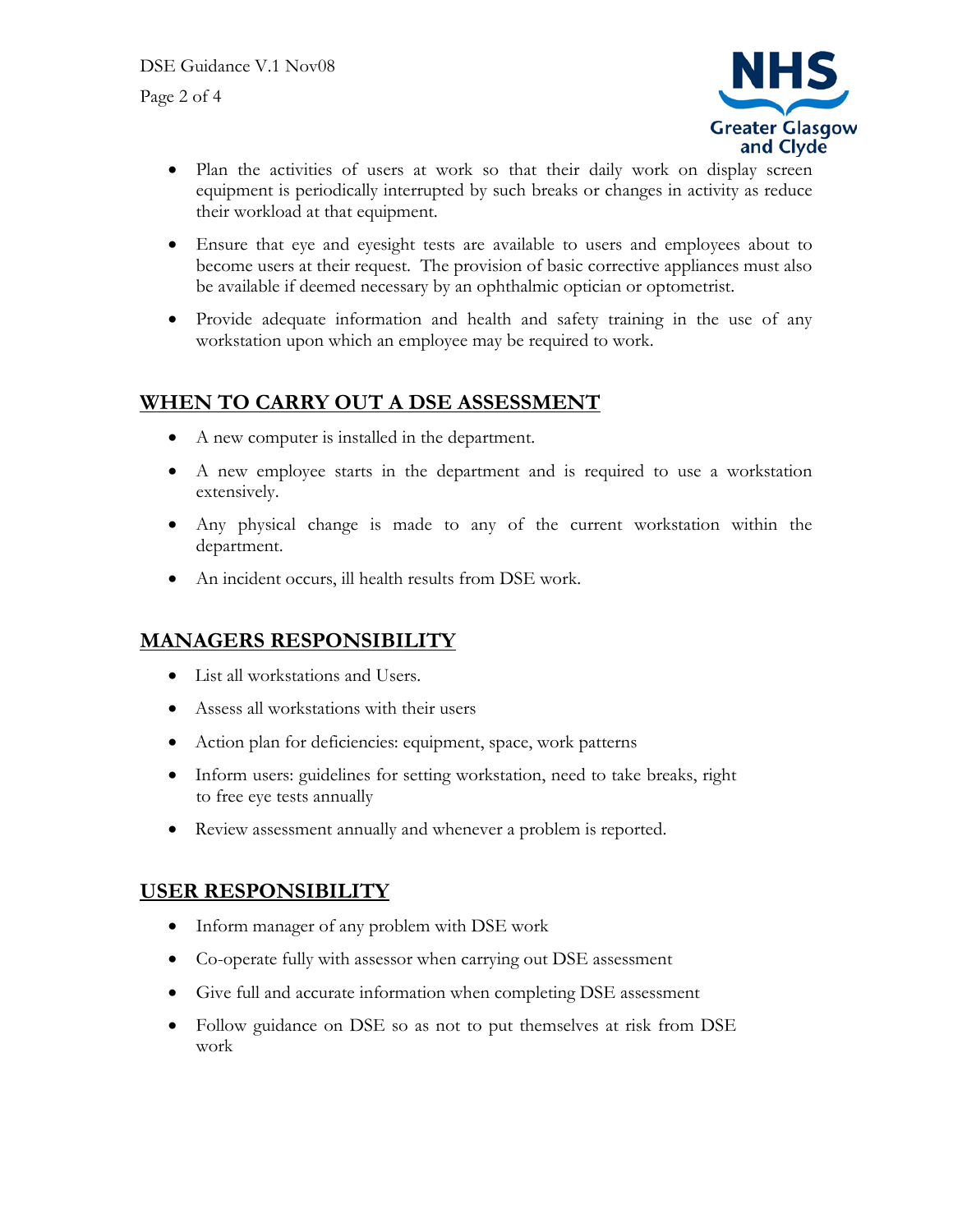DSE Guidance V.1 Nov08 Page 3 of 4



### Diagram 1



Figure 2 Seating and posture for typical office tasks

- SEAT BACK ADJUSTABLE
- GOOD LUMBAR SUPPORT
- SEAT HEIGHT ADJUSTABLE
- NO EXCESS PRESSURE ON UNDERSIDE OF THIGHS AND BACKS OF KNEES
- FOOT SUPPORT IF NEEDED
- SPACE FOR POSTURAL CHANGE, NO OBSTACLES UNDER DESK
- FOREARMS APPROXIMATELY HORIZONTAL
- WRISTS NOT EXCESSIVELY BENT (UP, DOWN OR SIDEWAYS)
- SCREEN HEIGHT AND ANGLE TO ALLOW COMFORTABLE HEAD POSITION
- SPACE IN FRONT OF KEYBOARD TO SUPPORT HANDS/WRISTS DURING PAUSES IN KEYING